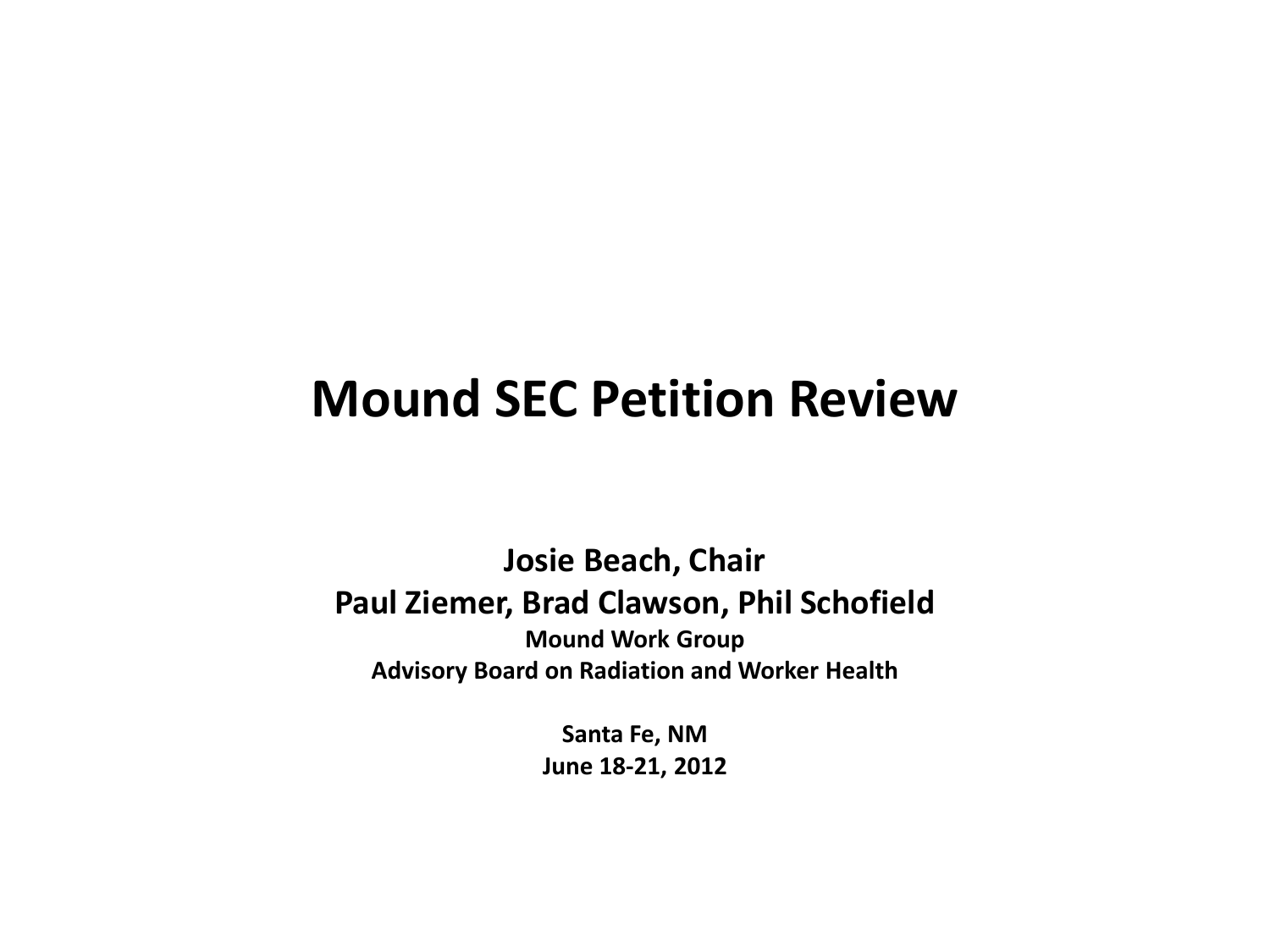### **Work Group Review: Overview**

#### • **October 3, 2007: SEC petition 00090 qualified**

*All employees…who worked in all areas within the boundaries at the Mound Plant from February 1949 – present.*

### • **December 20, 2007: NIOSH evaluation report (ER) issued**

*NIOSH cannot estimate internal Ra-Ac-Th exposures from the arrival of K-65 sludge in October 1949 through February 28, 1959…*

### • **July 30, 2010: SEC class added for radon exposures**

*All employees…who had at least one tritium bioassay sample and worked at the Mound Plant…from March 1, 1959 through March 5, 1980…*

- **Work Group meetings (10):** Apr, July, Oct 2008; May 2009; Jan, May, July 2010; Nov 2011; and Apr, June 2012.
- **Various onsite visits, technical sessions, worker interviews, data capture**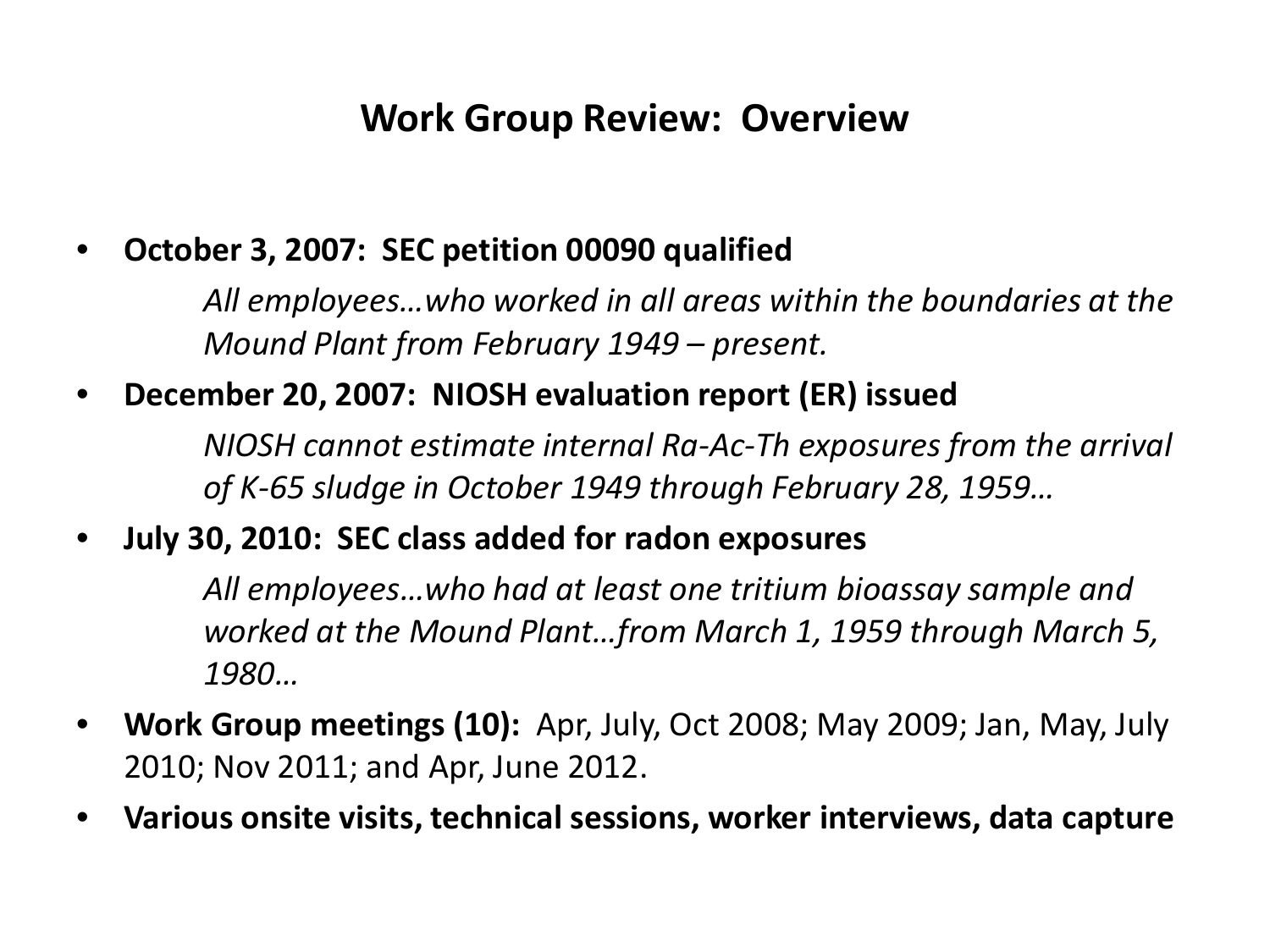## **Work Group SEC Issues**

#### **DR approach for:**

- Data adequacy of, internal exposure sources for which an exposure potential – **Closed** (issues #1-4, 7-8, 11-13)
- Pu-240, 241, 242 **Closed** (issue #5)
- Indoor radon in R and SW **Closed** (issue #2; *SEC class added*)
- Tritium and stable metal tritides **Open** (issue #6)
- High-fired Pu-238 **Closed** (issue #9)
- D&D era bioassay **Closed** (issue #10)
- Neutron doses **Closed** (issues #14/15)
- Beta/low energy photon exposures **Closed** (Issue 16)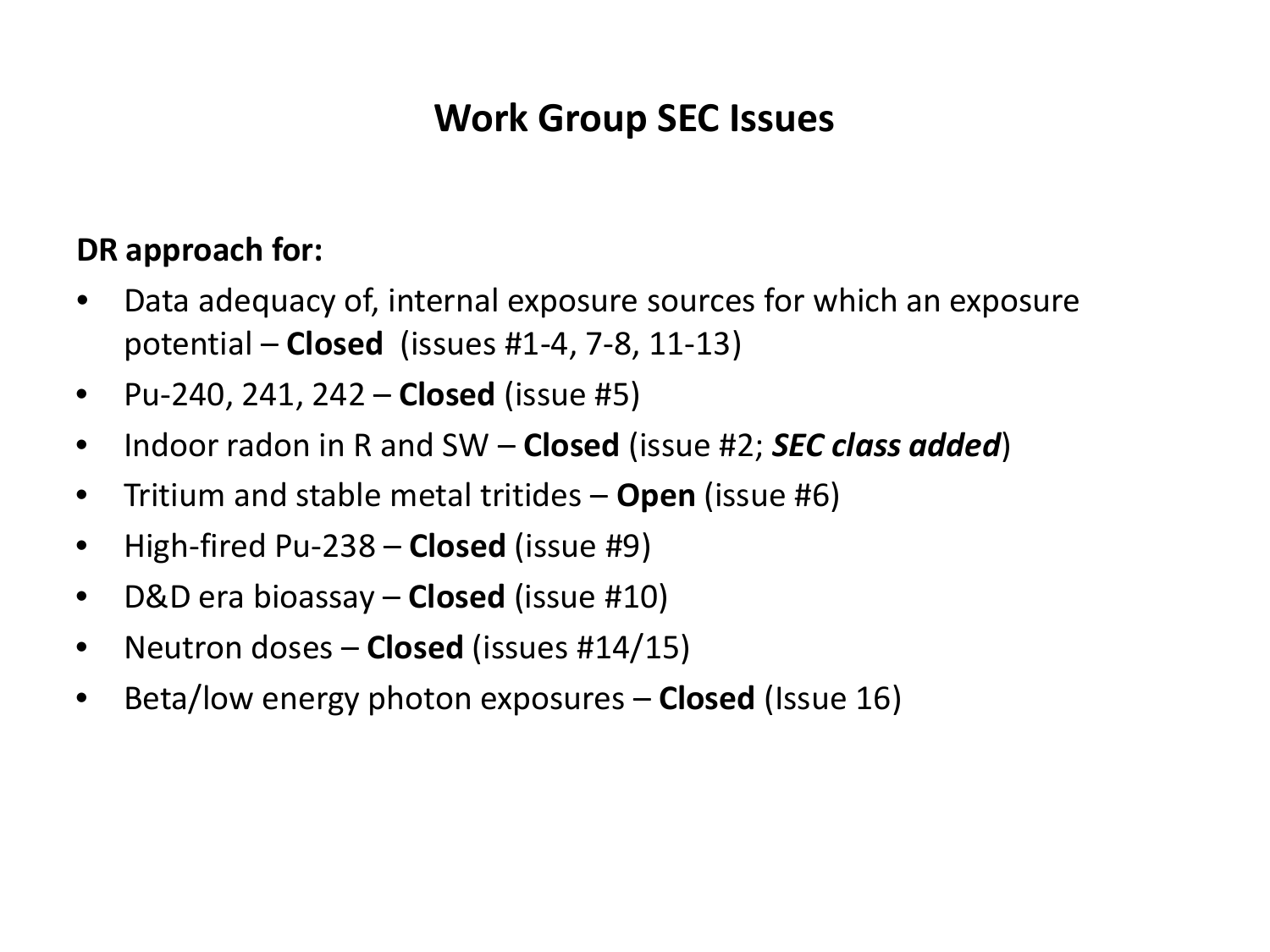## **Work Group SEC Issues (cont'd)**

- Monitored workers were most highly exposed **Closed** (Issue 17)
- Adequacy and completeness of external dose data **Closed** (Issues 18/19)
- Ambient environmental internal dose contribution **Closed** (Issue 20)
- Concerns regarding 1991 Ac-227 urine samples **Closed** (Issue 21)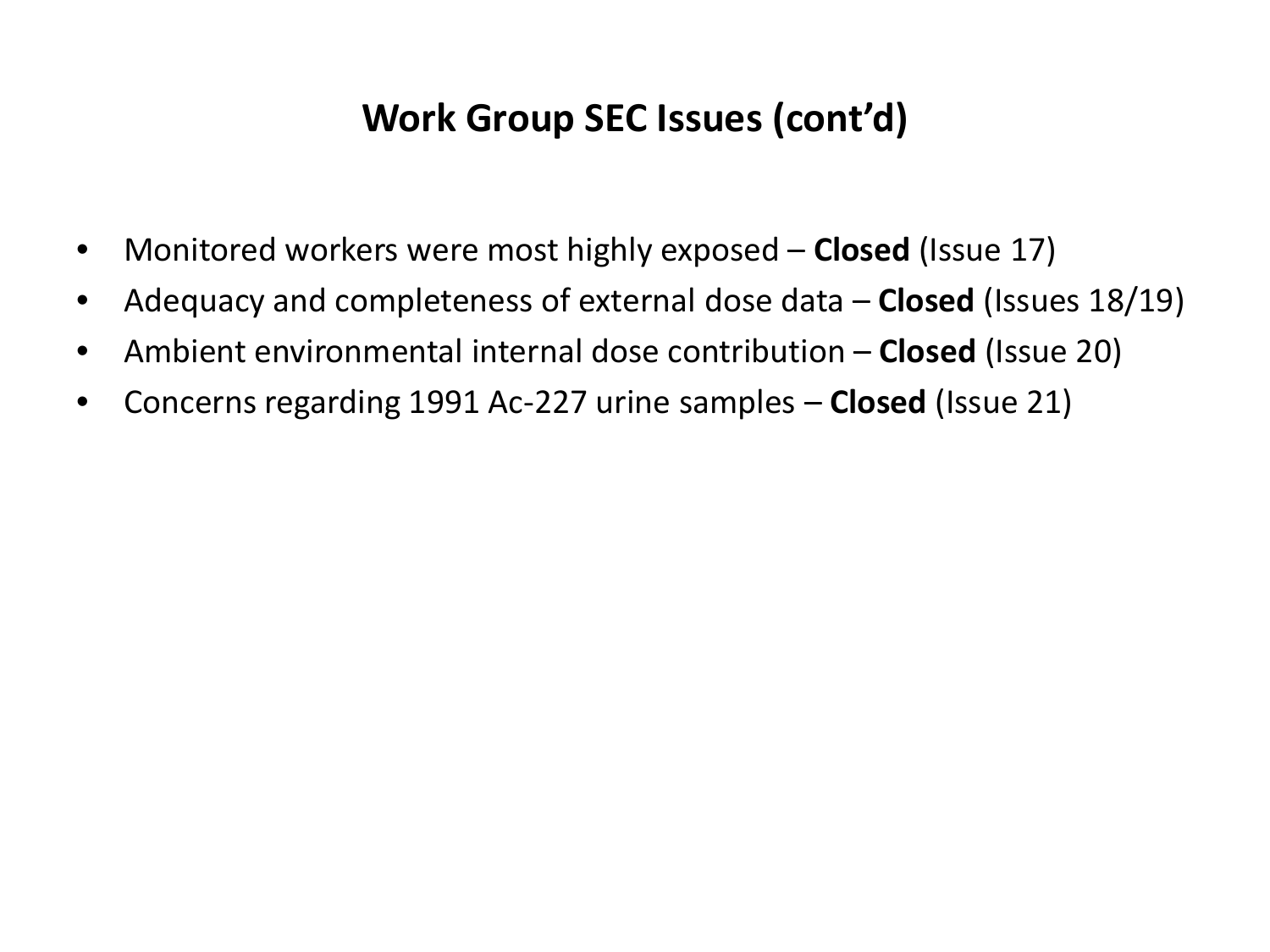## **Data adequacy and completeness for internal exposure sources**

#### **Description of Issue:**

NIOSH concludes that where radionuclide-specific bioassay is lacking, either available gross alpha data can be applied, an alternate DR approach can be used, or an exposure potential requiring routine monitoring is not evident. WG questioned: 1) Can lack of bioassay data be rationalized on basis that either radionuclide form or handling precluded exposure? 2) Is use of gross alpha monitoring suitable surrogate for radionuclide-specific bioassay?

#### **Issue Status:**

NIOSH and SC&A turned to the King and Meyer reports for historic background on exposure potential and available bioassay techniques. SC&A provided analysis of data adequacy and completeness, which highlighted gaps in bioassay data for identified Mound source terms over extended periods. WG found impasse over being able to prove routine exposures took place and accepted NIOSH's position in the ER regarding dose reconstructability.

#### **WG action:**

WG closed overall issue (although a front-end time period "extension" of existing SEC remains to address polonium in 1949, as do various "site profile" issues).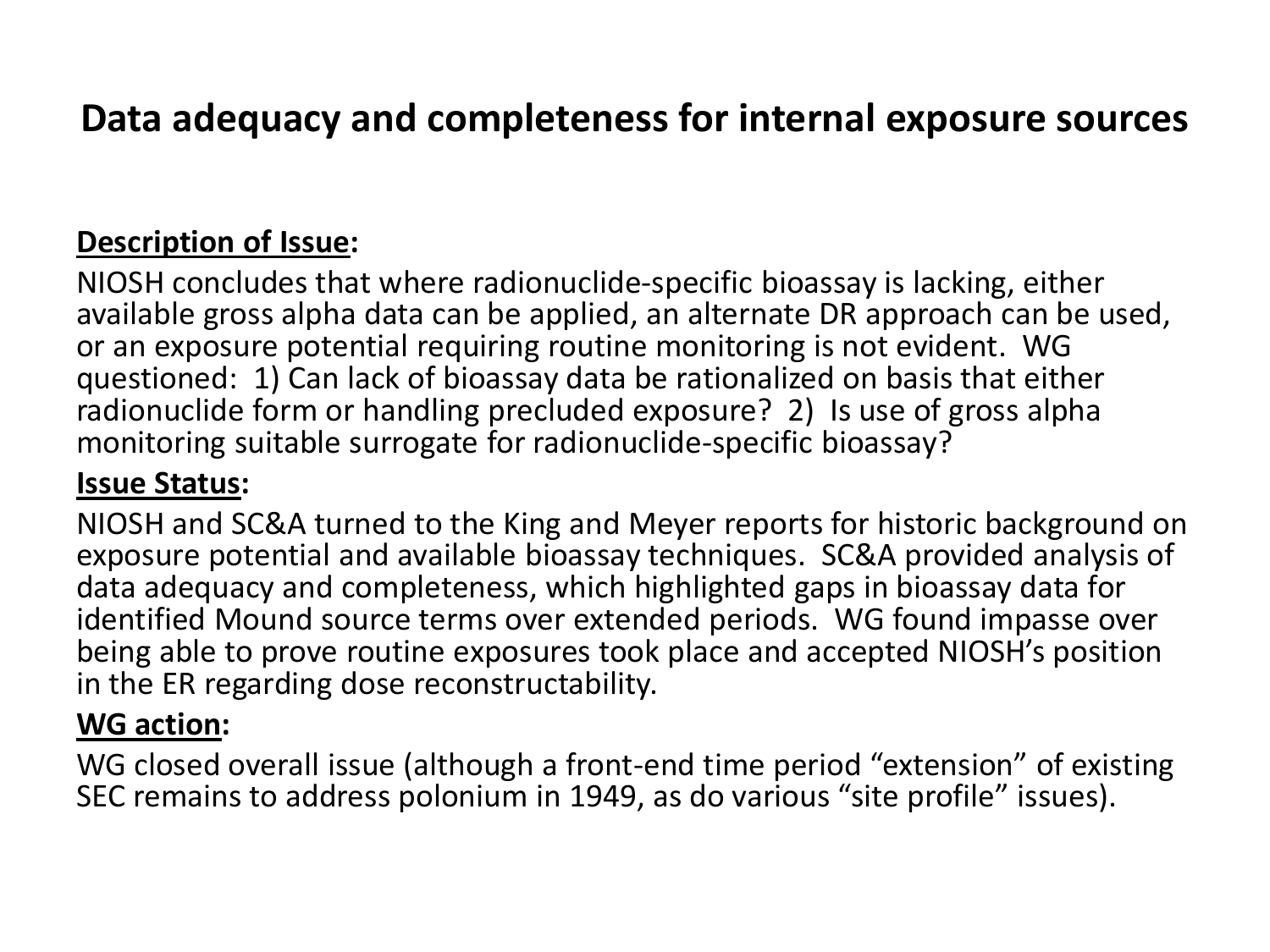# **DR approach for Pu-240, 241, 242**

#### **Description of Issue:**

Whether available Pu-239 monitoring data can substitute for Pu-240 and Pu-241 data that is lacking.

#### **Issue Status:**

SC&A questioned whether availability of data and whether DR approach would be bounding given operational history. NIOSH demonstrated that Pu-239 based ratios could be used to estimate intakes for other isotopes.

#### **WG action:**

Closed issue.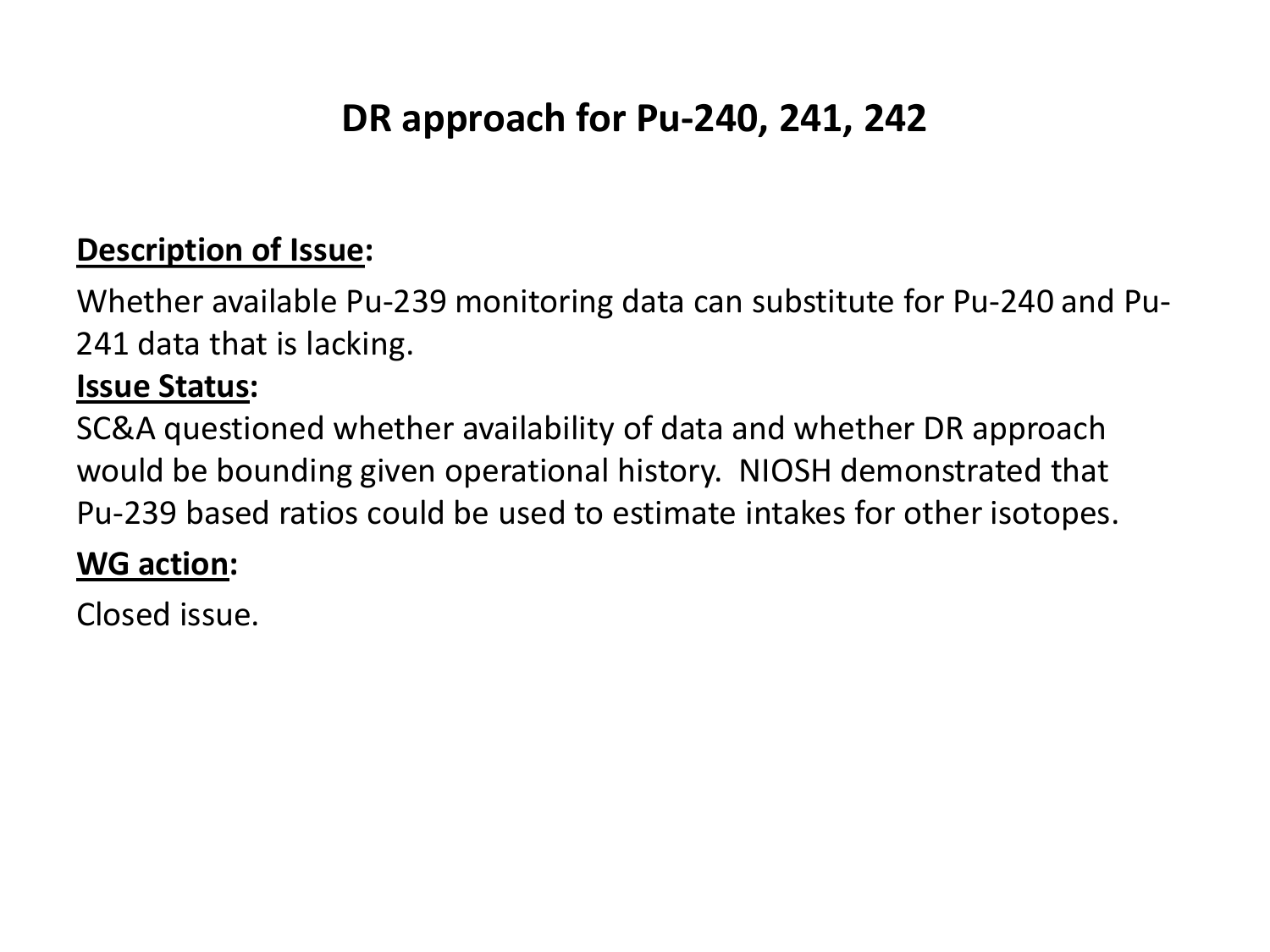# **DR approach for Indoor radon in Building R and SW**

### **Description of Issue:**

ER concluded that available radon air concentration data for 1979-2000 could be used to derive indoor radon levels. WG questioned whether elevated radon levels were limited to SW and whether very limited measurements prior to 1980 provided valid basis for DR. A confounding issue was Rn-222 not sole exposure source; Rn-220 and Rn-219 also present.

### **Issue Status:**

- NIOSH found it could not dose reconstruct the various Rn isotopes with sufficient accuracy. Recommended SEC status under CFR 83.14; approved July 30, 2010.
- Missing tritium logbooks for 1972, 1975-1976; may lead to 83.14 SEC consideration by NIOSH.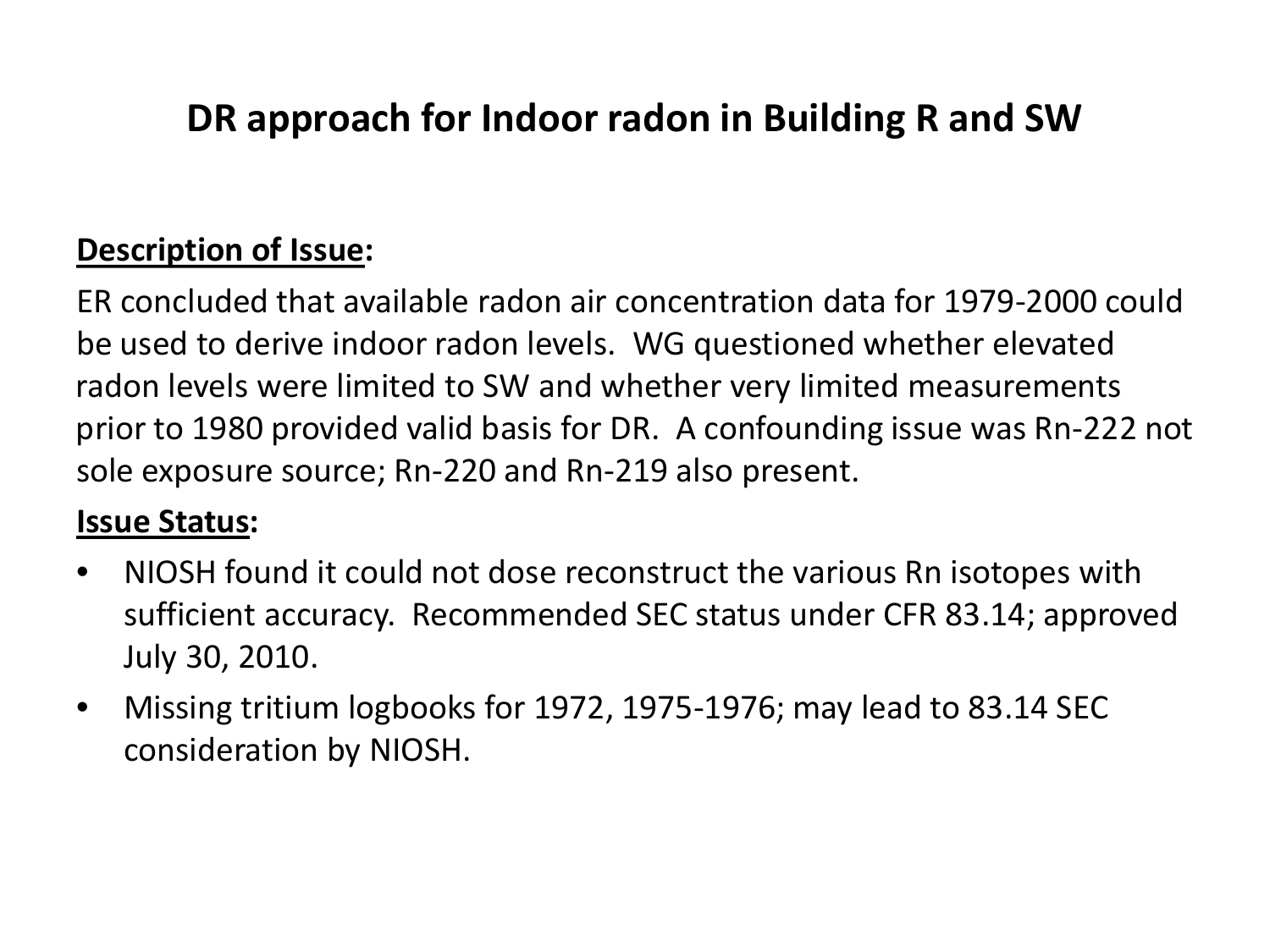## **DR approach for tritium and stable metal tritides**

#### **Description of Issue:**

- NIOSH ER assumes tritium uptakes from tritiated water and does not include exposures to other tritium compounds. NIOSH response is to revise TBD to include conditions for applying OTIB-066 for STCs. NIOSH position is that hafnium tritide is the insoluble STC of concern; that historic exposure was limited to a "very small, discrete group of workers known to NIOSH…by name," and that OTIB-066 provides a bounding dose estimation model.
- However, WG concluded that support workers had potential STC exposure, as well. NIOSH developed contamination swipe-based dose model in response; concluded that STCs "did not present any internal dose to [support] workers, theoretically and physically."
- WG questioned NIOSH's proposed model because it applies to exposure potential vs. dose reconstruction; also raised uncertainties, data gaps.
- NIOSH agrees STCs need to be dose reconstructed, will address data gaps and uncertainties, identify applicable worker categories.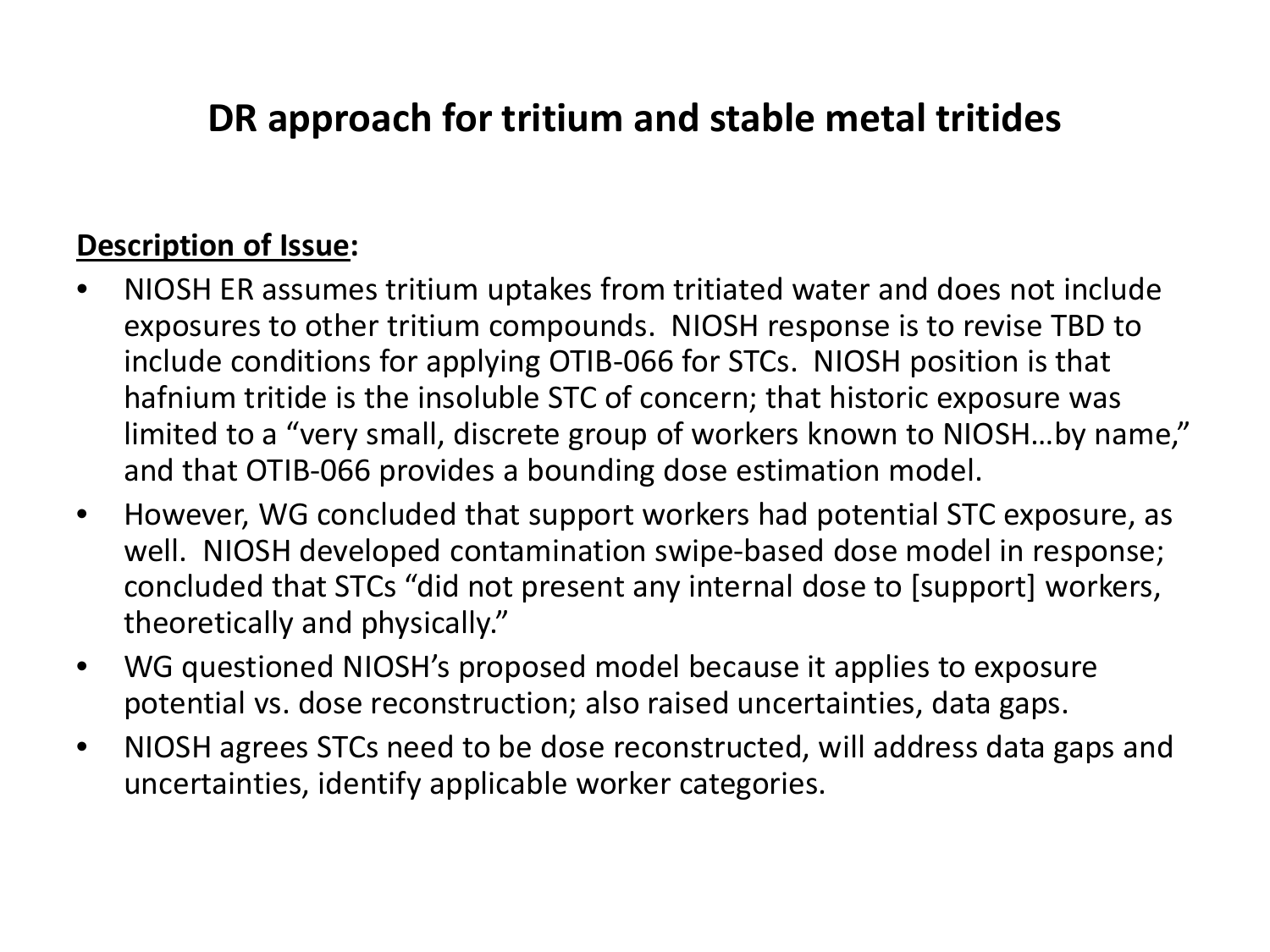# **Stable metal tritides (cont'd)**

#### **Issue Status:**

NIOSH action to revisit proposed model.

#### **WG action:**

Will review modified NIOSH dose reconstruction model at next WG meeting.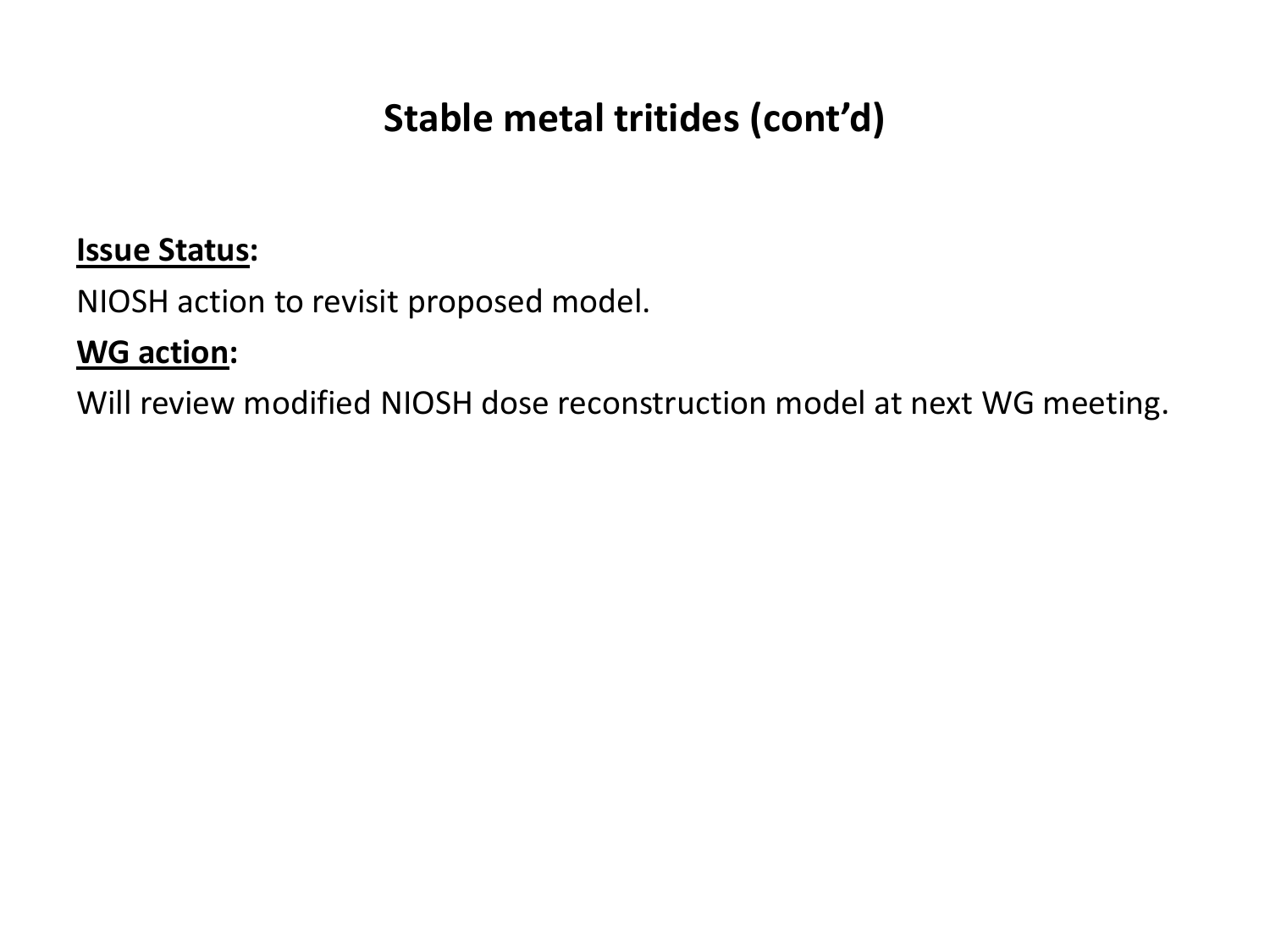# **DR approach for high-fired Pu-238**

#### **Description of Issue:**

ER report does not address relative insolubility of high-fired Pu-238 at Mound.

#### **Issue Status:**

NIOSH agrees that exposures to "special solubility types" of Pu-238 did occur; proposes "Type L" excretion model to bound doses. WG found that this model may not be truly bounding for all solubility types, proposes a "Type J" model, which NIOSH agrees to make available to dose reconstructors.

#### **WG action:**

Closed. Becomes site profile issue.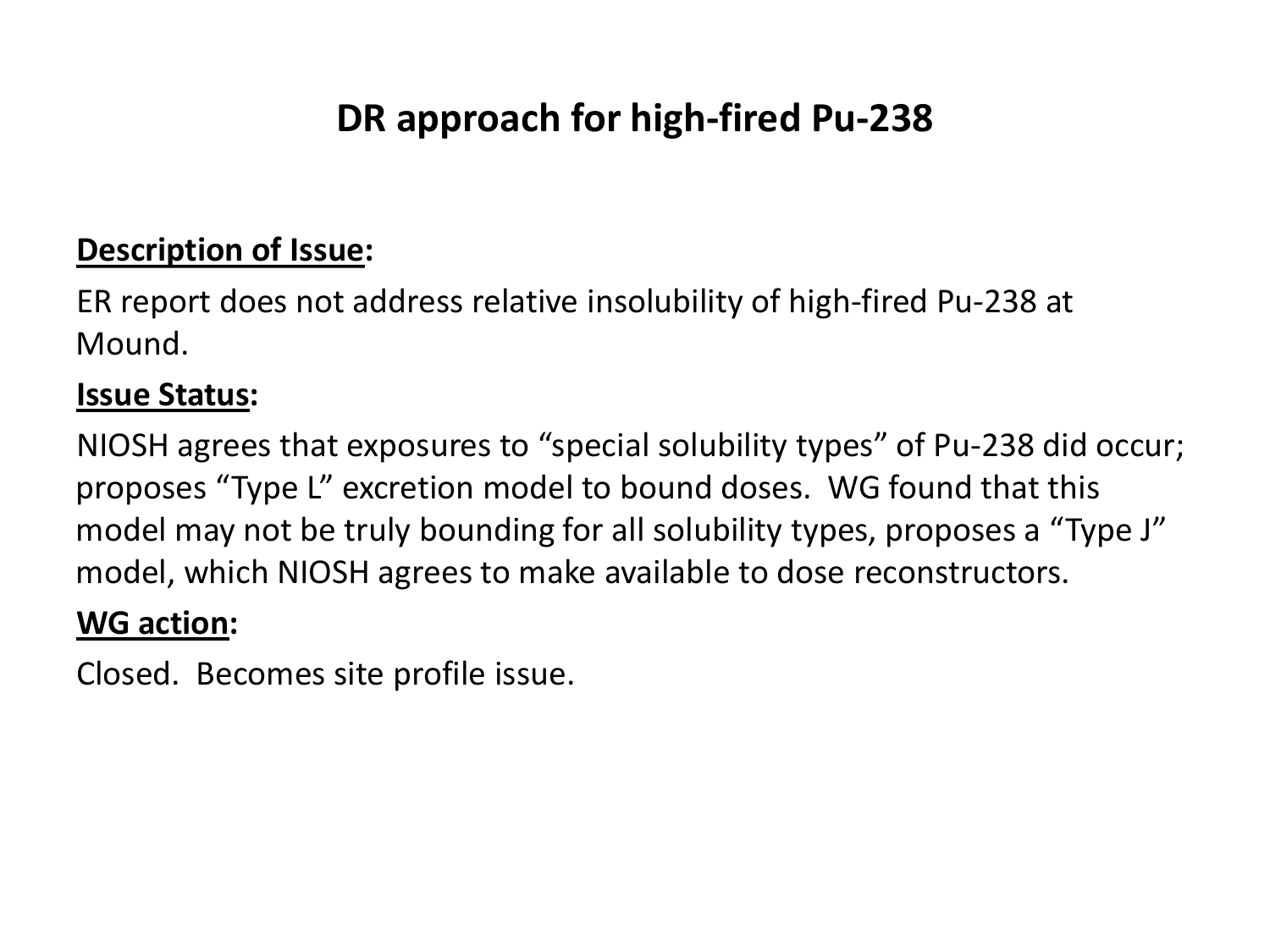# **DR approach for D&D era bioassay**

#### **Description of Issue:**

ER indicates that NIOSH would continue to investigate whether mismatch existed between bioassay requirements and exposure potential constitutes SEC issue.

#### **Issue Status:**

SC&A found evidence that bioassays may not have been performed adequately and dose distribution for D&D workers may not be bounded by coworker model proposed. NIOSH provided data and documentation to show that termination bioassays for D&D workers at Mound was relatively high and data is sufficiently accurate for DR purposes.

### **WG action:**

Closed.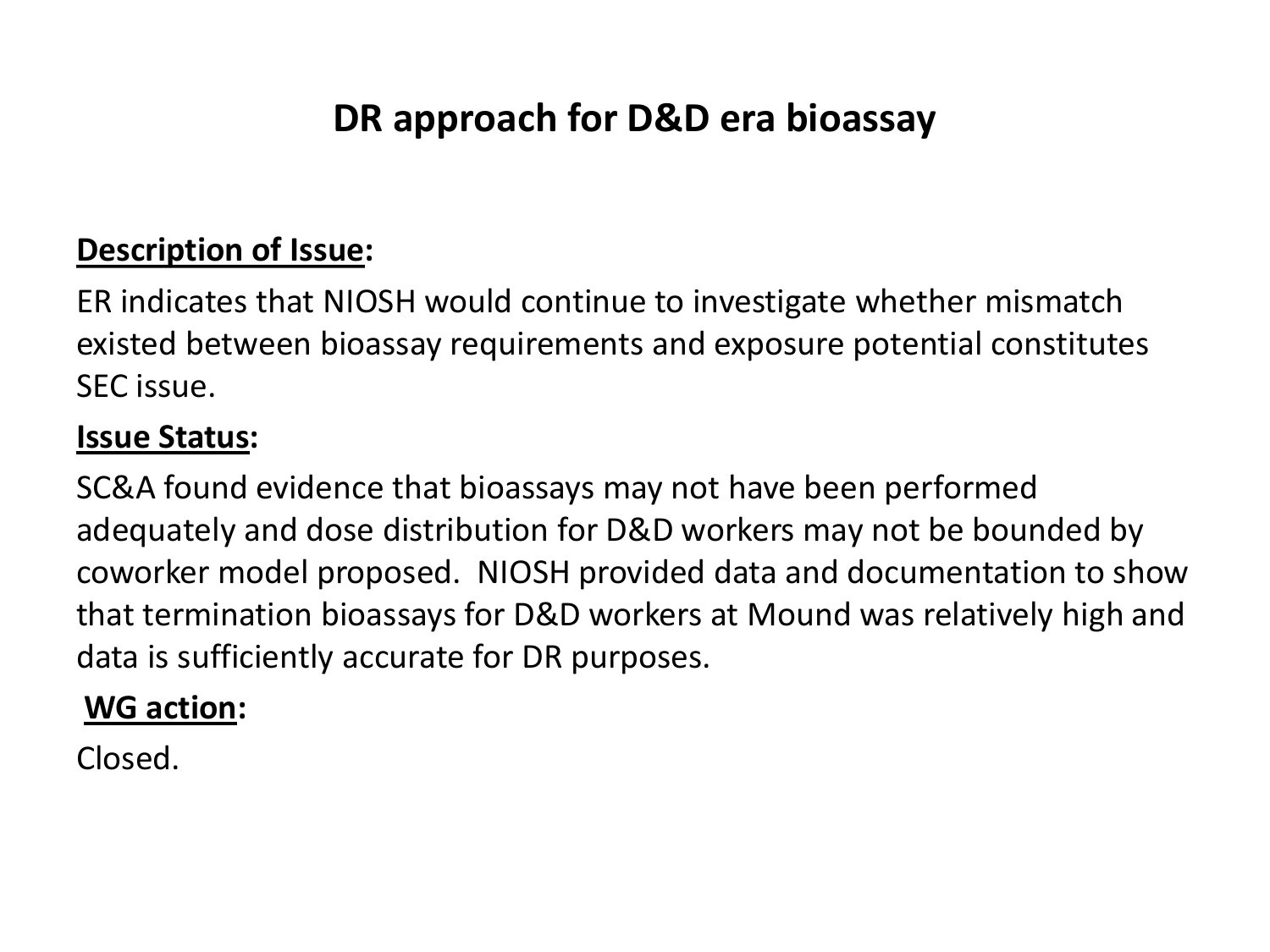# **DR approach for neutron doses**

#### **Description of Issue:**

ER indicates neutron energy reported at Mound (4.5 MeV) readily monitored by NTA film; wide availability of photon measurements makes use of n/p ratios possible to provide bounding dose estimates. NIOSH concludes NTA film sensitivity to low energy neutrons and track fading not SEC issues. SC&A questions extent to which NTA film energy dependence and fading issues undercut dose reconstruction with sufficient accuracy.

#### **Issue Status:**

- NIOSH proposes correction factors to compensate and later proposes application of generalized "MCNP" model to determine doses below NTA energy threshold (0.5 MeV)
- WG concerned over lack of site specific data for MCNP model and whether conversion factors (CFs) accurate for Mound.
- Based on additional NIOSH analysis, WG agreed with MCNP-based CFs and was ultimately satisfied with NIOSH's proposed resolution of NTA track fading issues.

#### **WG action:**

Closed, with remaining site profile issues.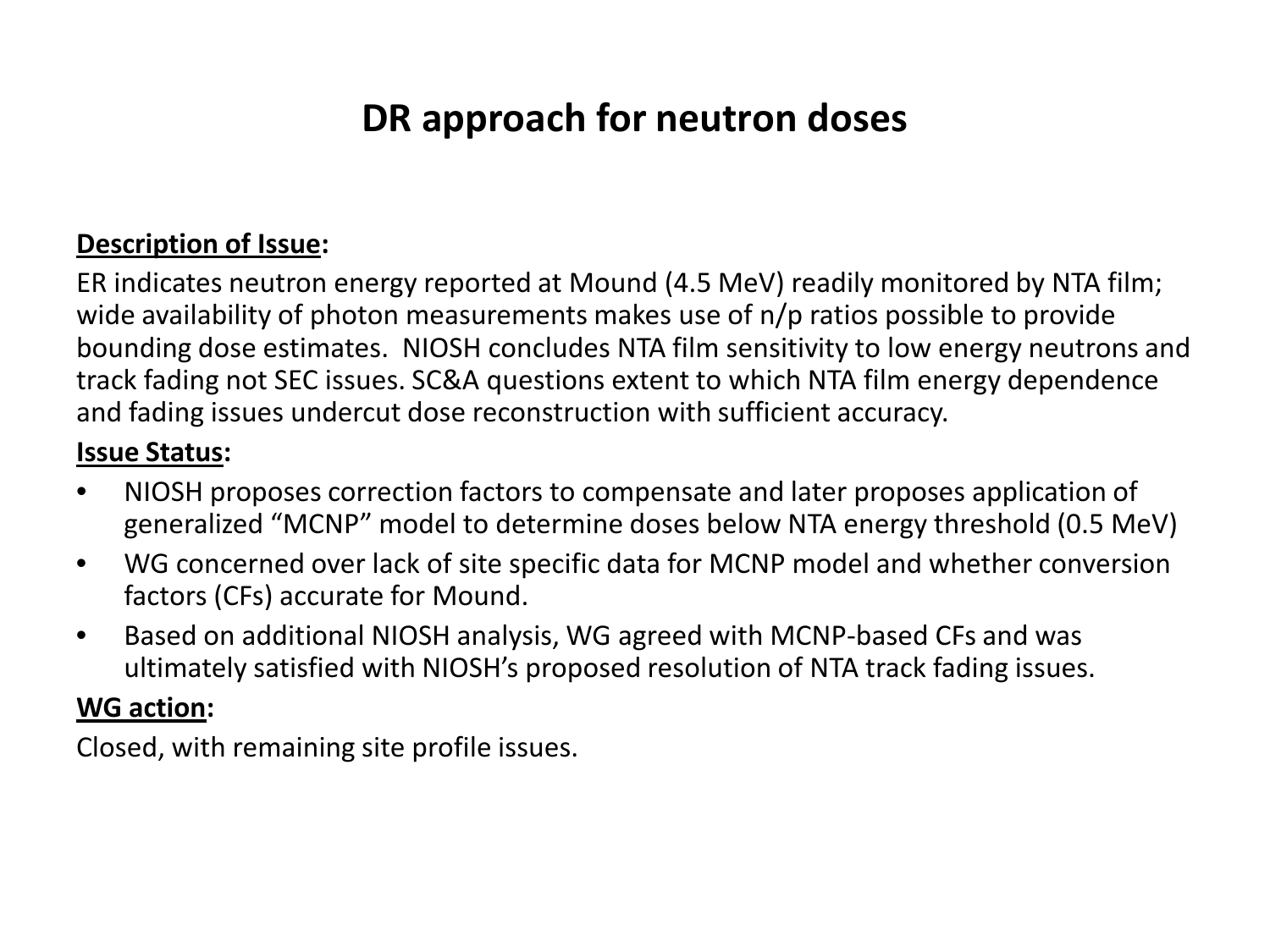# **DR approach for beta/low energy photon exposures**

### **Description of Issue:**

ER assumes design of T-Building processing areas "controlled" beta dose rates to significant extent; site therefore did not record beta dose. NIOSH notes that most Pu-238 processing took place after non-penetrating doses monitored; therefore, doses available for "most exposed workers." SC&A found that it has not been technically demonstrated that sufficiently accurate dosimetric methods in place to measure and record workers' shallow doses, or to create coworker database in 1949-1978.

#### **Issue Status:**

Following exchanges of analyses between NIOSH and SC&A, NIOSH recommends assigning shallow dose as function of ratio of photon doses for certain workers for certain periods.

### **WG action:**

Closed, with remaining site profile issues.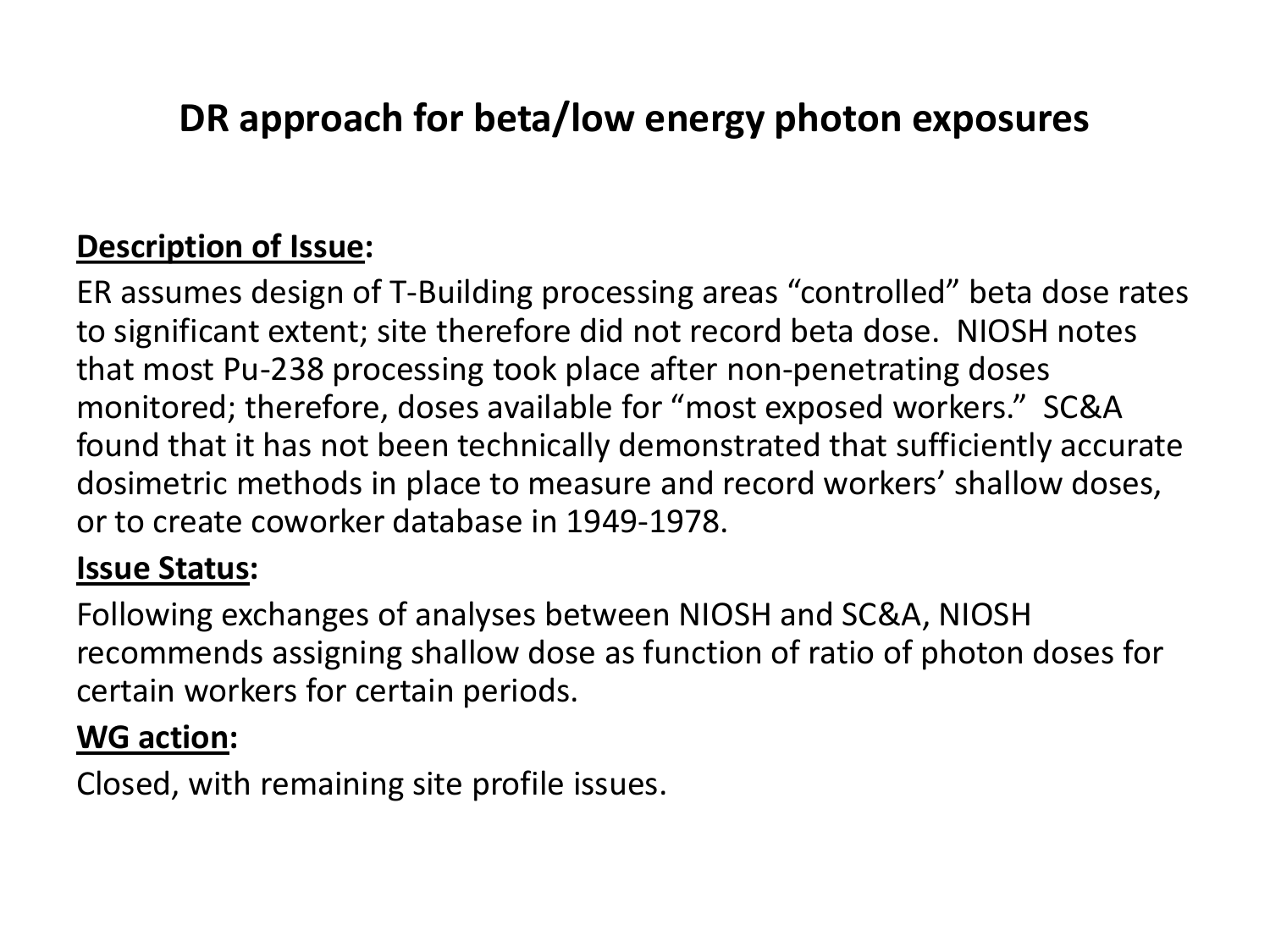## **Other SEC Issues**

- **Monitored workers were most highly exposed – Closed** While formal policies lacking, no evidence that badging or bioassay policies were not enforced effectively.
- **Adequacy and completeness of external dose data – Closed** While no verification had been conducted, SC&A's sampling analysis did not find any SEC-level problems.
- **Ambient environmental internal dose contribution – Closed** Responding to WG concerns regarding site-wide ambient contamination, NIOSH offered to revise statement in TBD.
- **Concerns regarding 1991 Ac-227 urine samples – Closed** NIOSH investigated reconstruction significance of bioassay program failure leading to Price-Anderson Act violation; WG ultimately agreed with NIOSH resolution of DR issues.